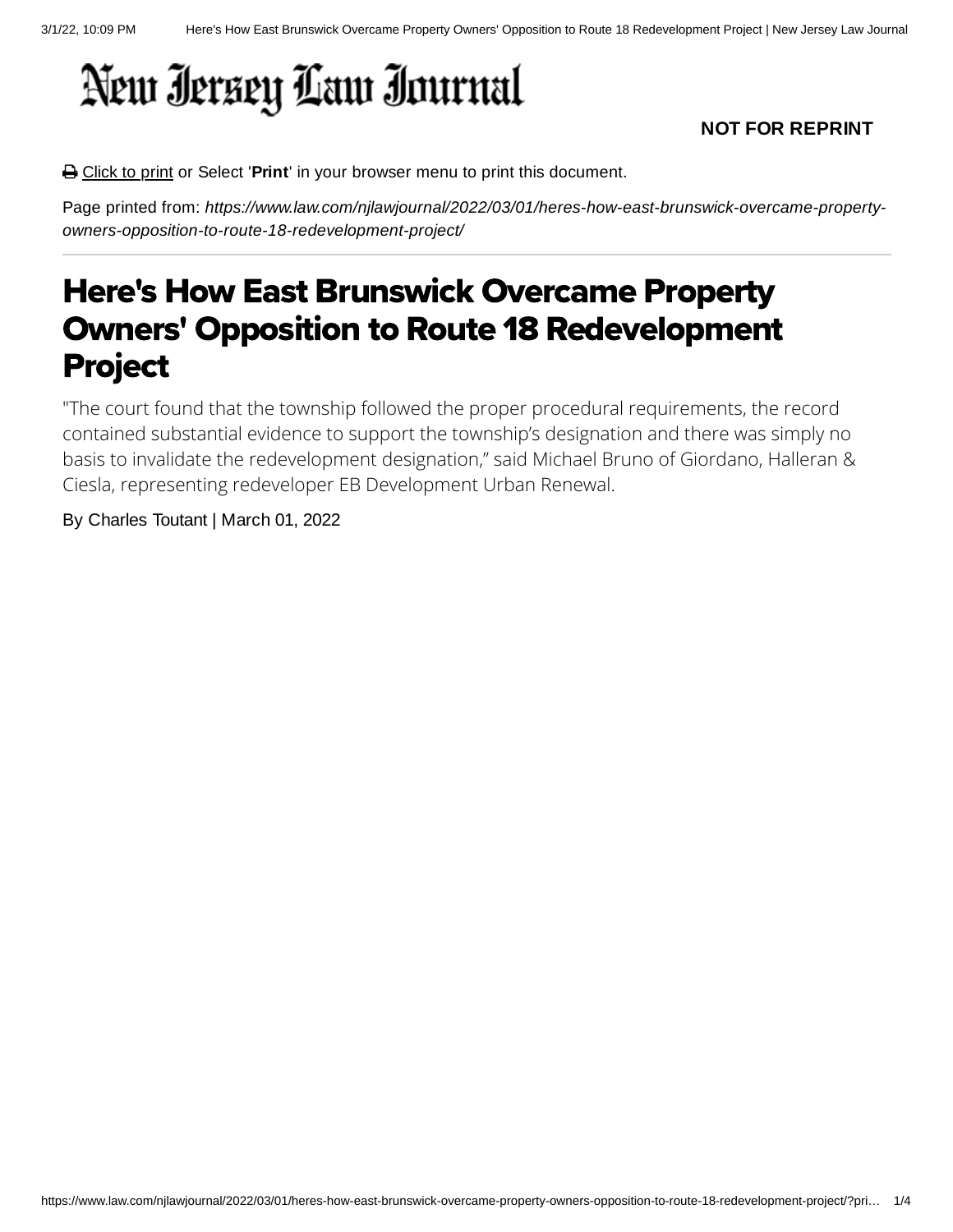3/1/22, 10:09 PM Here's How East Brunswick Overcame Property Owners' Opposition to Route 18 Redevelopment Project | New Jersey Law Journal



**Facing condemnation for East Brunswick redevelopment project: Gulf station (top), 229 Route 18, and office building (bottom), 223 Route 18. Credit: Google**

A New Jersey judge has rejected a challenge by property owners to East Brunswick's designation of 88 acres along the Route 18 business corridor as a condemnation redevelopment area.

The ruling gives a green light to the town's efforts to bring a new, mixed-use development to an area that was once thriving but now is marked by vacant and obsolete properties and a high rate of police activity.

Rejecting claims by a group of property owners that the designation as a condemnation redevelopment area was arbitrary, capricious and unreasonable, Middlesex County Superior Court Judge Thomas Daniel McCloskey said that East Brunswick presented sufficient evidence to show the record supported the properties' designation.

McCloskey said East Brunswick "complied with the procedural and substantive requirements of the Redevelopment Law." Substantial evidence was presented to the township council that revitalization of the Route 18 corridor was only possible through the assemblage of properties along the highway.

"Put simply, this was not a case in which the council sought to rehabilitate a problem not in fact broken, one that continued to deteriorate and digress during the course of this litigation," McCloskey said.

https://www.law.com/njlawjournal/2022/03/01/heres-how-east-brunswick-overcame-property-owners-opposition-to-route-18-redevelopment-project/?pri… 2/4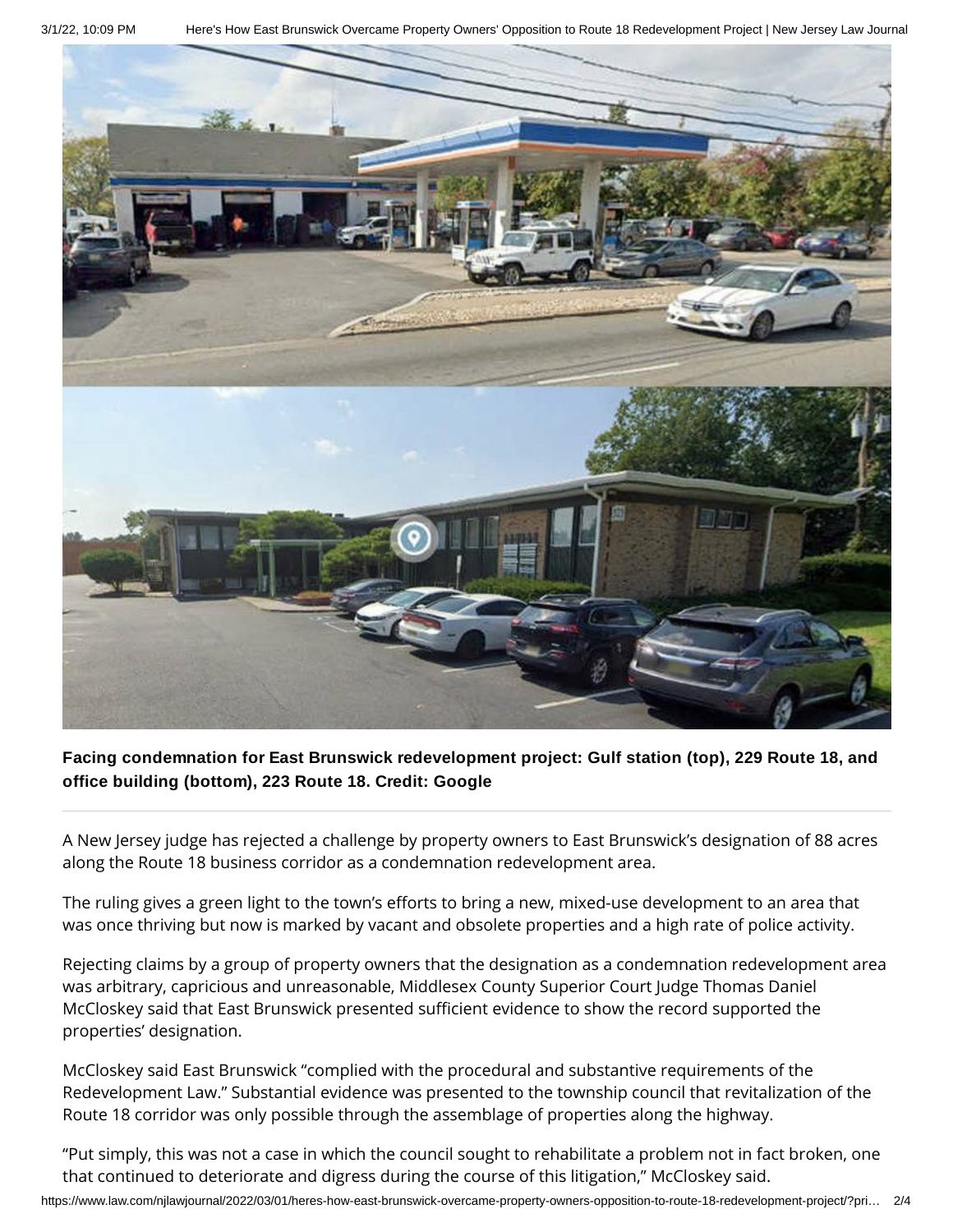



**Judge Thomas Daniel McCloskey. Courtesy photo**

Several property owners hit East Brunswick with suits after it launched the redevelopment project. The township conducted a noncondemnation redevelopment study of the Route 18 corridor in 2014, and then conducted a condemnation redevelopment study in 2017. An entity called EB Development Urban Renewal, which was designated by the township as the redeveloper of the project, intervened in the litigation.

McCloskey's ruling, issued on Feb. 9, is believed to be the first time a court has reviewed the statutory requirements when there is a change in a redevelopment designation from a noncondemnation to a condemnation area, according to Michael Bruno of Giordano, Halleran Ciesla in Red Bank, New Jersey, who represents EB Development Urban Renewal. The firm's Matthew Fiorivanti handled the brief.



Changing the scope of the project from noncondemnation to condemnation required the township to meet a higher set of standards to justify its action, said Bruno. The town opted to conduct the project with condemnation as an option because some property owners appeared unwilling to agree to the sale of their properties to the developer, he said.

**Michael Bruno of Giordano, Halleran & Ciesla. Courtesy photo**

"The court found that the township followed the proper procedural requirements, the record contained substantial evidence to support the township's designation and there was simply no basis to invalidate the redevelopment designation," Bruno said.

"The redevelopment will be a transformative project for the Route 18 corridor in East Brunswick and will revitalize this once-vibrant retail area with a new mixed-use approach that has been successful in many other former thriving retail areas of the state," he added.

The properties whose owners challenged the redevelopment project include three active businesses: a gas station and auto repair business, a small office building, and a store selling carpeting, as well as a vacant former Office Depot store. They make up a small portion of the 88-acre redevelopment zone, which also includes two large shopping centers with numerous vacant storefronts.

The property owners who filed suit claimed East Brunswick did not properly apply the blight criteria and the record lacked sufficient evidence to support the town's decisions. They said in court papers that East Brunswick's blight declaration was not based on the statutory criteria, but "some grander vision for this area." They said it is enough that the town officials do not like the current arrangement or use of the properties and that the blight criteria has not been met.